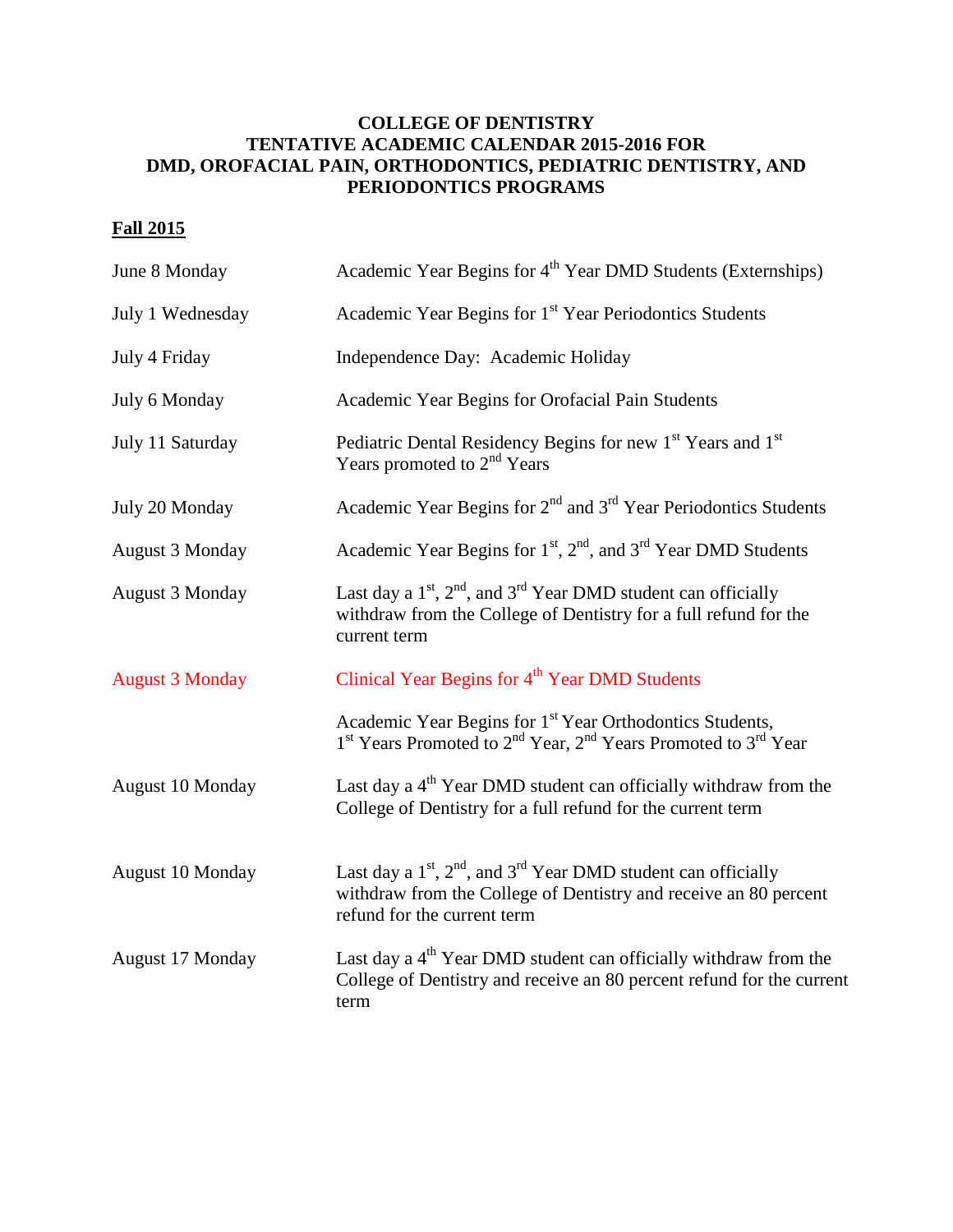| September 7 Monday                   | Labor Day: Academic Holiday                                                                                                                                            |
|--------------------------------------|------------------------------------------------------------------------------------------------------------------------------------------------------------------------|
| September 8 Tuesday                  | Last day a $1st$ , $2nd$ , and $3rd$ Year DMD student can officially<br>withdraw from the College of Dentistry and receive a 50 percent<br>refund for the current term |
| September 8 Tuesday                  | Last day a 4 <sup>th</sup> Year DMD student can officially withdraw from the College<br>of Dentistry and receive a 50 percent refund for the current term              |
| November 26, 27<br>Thursday & Friday | Thanksgiving Holidays: Academic Holidays                                                                                                                               |
| December (TBD)                       | Winter Break Begins After Last Class or Clinic for DMD,<br>Orthodontics, and Periodontics Students                                                                     |
| December 14-27                       | Winter Break Begins for 2 <sup>nd</sup> Year Pediatric Dentistry Residents                                                                                             |
| December 18 Friday                   | Winter Break begins for Orofacial Pain Students                                                                                                                        |
| December                             | 1 <sup>st</sup> Year Pediatric Dentistry Residents May Use Bonus Days for<br>Winter Break if Clinic is Covered Adequately                                              |

## **Spring 2016**

| January 4 Monday   | Classes/Clinics Resume for All Students/Residents: DMD,<br>Orofacial Pain, *Pediatric Dentistry*, Orthodontics, and<br>Periodontics |
|--------------------|-------------------------------------------------------------------------------------------------------------------------------------|
| January 18, Monday | Martin Luther King, Jr. Birthday Observed: Academic Holiday                                                                         |
| March 28-April 1   | Spring Break for DMD, Orthodontics, and Periodontics Students                                                                       |
| (TBD)              | Spring Break for Orofacial Pain Students (National Conference)                                                                      |
| May 6 Friday       | Academic Year Ends for Graduating DMD Students                                                                                      |
| May 8 Sunday       | <b>University Commencement</b><br>College of Dentistry Hooding Ceremony                                                             |